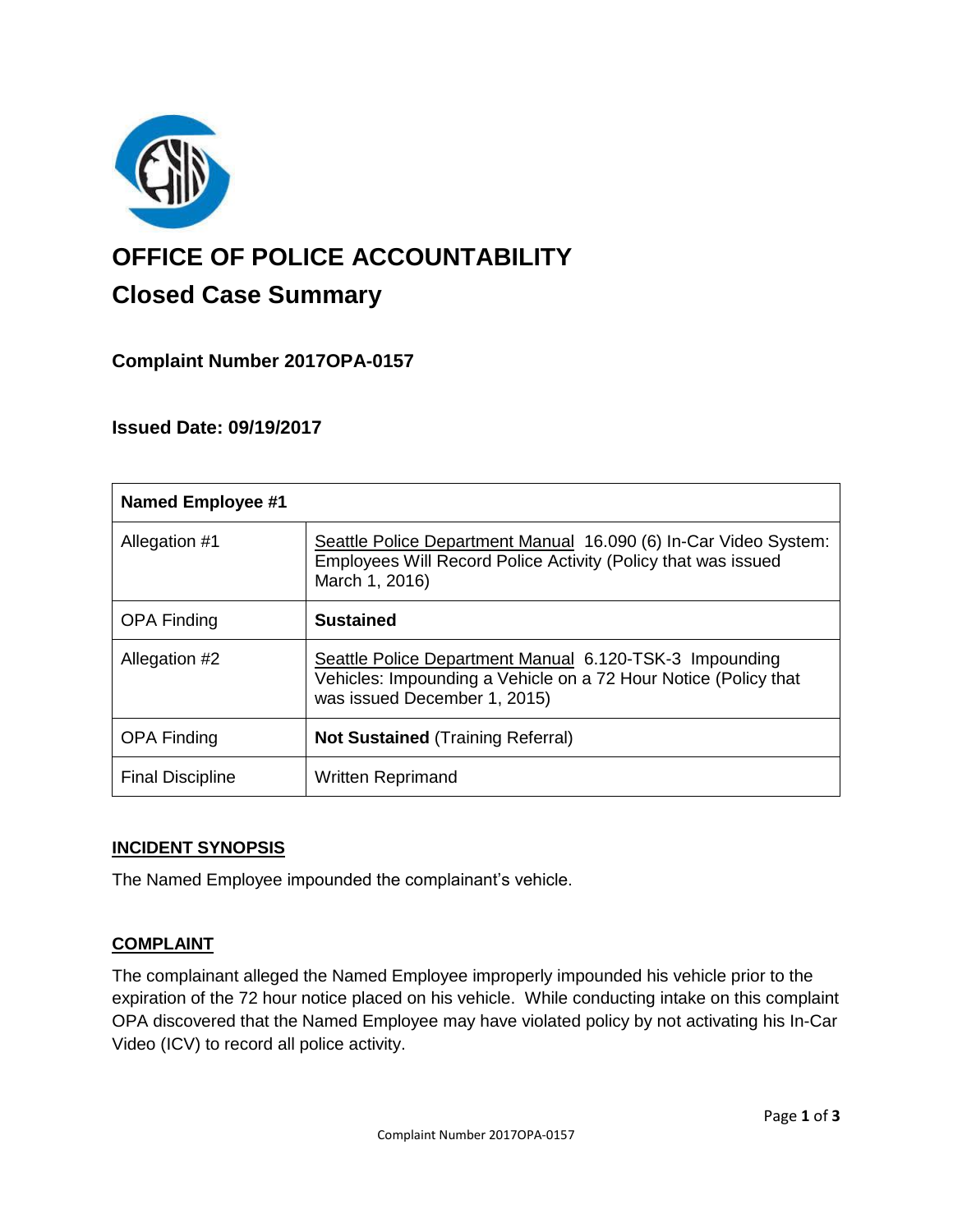#### **INVESTIGATION**

The OPA investigation included the following actions:

- 1. Review of the complaint
- 2. Review of In-Car Videos (ICV)
- 3. Search for and review of all relevant records and other evidence
- 4. Interview of SPD employee

#### **ANALYSIS AND CONCLUSION**

OPA alleged that Named Employee #1 failed to activate his ICV while taking police action as required by SPD Manual section 16.090. Named Employee #1 onviewed a parking violation in an area that was the source of many community complaints of vehicles parking for extended periods of time in violation of SMC. Named Employee #1 was aware that the vehicle in question was parked in this location in excess of the legally allowable time frame, and that the vehicle was previously tagged with a 72 hour notice. Named Employee #1 acknowledged in his OPA interview that he went with the intention of impounding the vehicle if it had not been moved as required, and that he was required to activate his ICV. Named Employee #1 activated his ICV when he realized that he was not recording his activity approximately nine minutes into the call.

The complainant alleged that Named Employee #1 impounded his vehicle without legal authority because his vehicle was towed prior to the expiration of the 72-hour notice. Named Employee #1 observed the complainant's vehicle parked in the same location for several weeks. Prior to his regular furlough days, he saw that a 72-hour notice was on the vehicle's windshield. When he returned to work he saw that the vehicle was parked in the same location but that the 72-hour notice had been removed. A second 72-hour notice issued on the same day. Named Employee #1 contacted another officer who worked the area, this officer confirmed that he had placed a notice on that vehicle in the same location "weeks earlier." He also informed Named Employee #1 that the registered owner was known to remove the notice so he did not have to move his vehicle. Named Employee #1 failed to document the exact date that the original 72 hour notice was placed on the vehicle as required by policy. Officers may rely on information provided by fellow officers to take enforcement action. It is important that they properly document their justification, and by failing to properly document the date that the notice was given, or that the vehicle had definitively not been moved during the intervening weeks, the department can be held liable for impound fees. The named employee did not document the 72-hour notice as required by SPD policy.